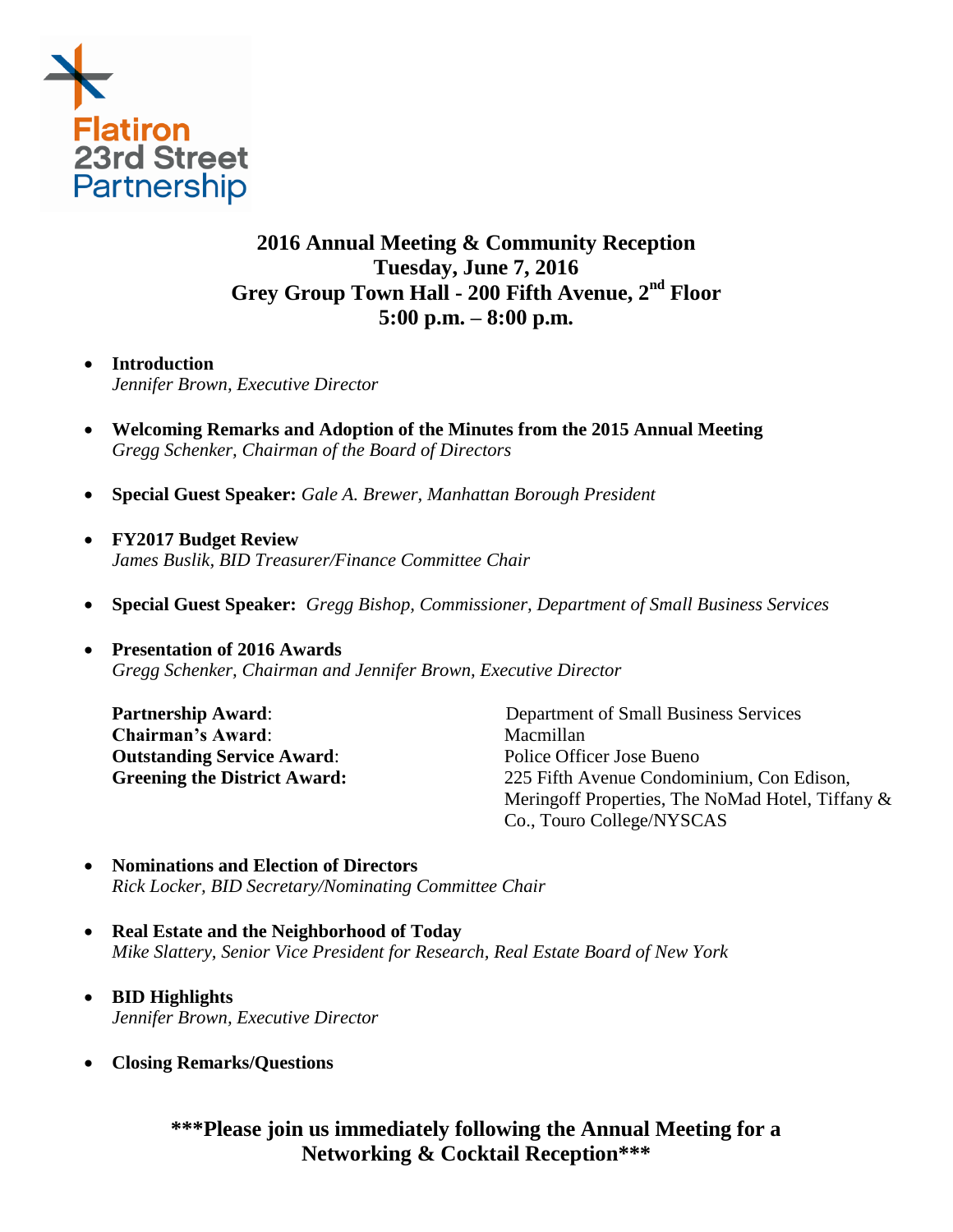# *FLATIRON/23RD STREET PARTNERSHIP DMA, Inc.*

Minutes for the Ninth Annual Meeting, June 11, 2015

# **Welcoming Remarks and Adoption of the Minutes from the 2014 Annual Meeting**

- BID Chairman Gregg Schenker began the Flatiron BID's Ninth Annual Meeting with welcoming remarks.
- He recognized the Board of Directors and district property owners, business tenants, residents, and community-based organizations and thanked Grey Group for hosting the meeting.
- The minutes from last year's Eighth Annual Meeting on June 3, 2014 were reviewed and unanimously approved.

### **Introduction**

- Ms. Jennifer Brown, Executive Director of the Flatiron BID, acknowledged the volunteer Board of Directors; the BID staff; and the BID street cleaners, public safety officers, and homeless outreach workers.
- Ms. Brown directed attendees to the BID's Annual Report and the theme of "Going Up" for the 2015 report, noting that never before had the upward trajectory of the area been more apparent than the present.
- The report was provided to attendees in banner tote bags, along with informational brochures about the district and marketing materials about the BID's upcoming summer programming.
- Before moving on to the business of the meeting, a trivia question about the Flatiron District was posed to attendees. The prize for the correct answer was a Flatiron Building LEGO Architecture Set.

# **BID Highlights 2014-2015**

 Ms. Brown presented the BID's accomplishments for the Fiscal Year 2015, as well as highlighting the growth of businesses within the BID since its inception. Highlights for each of the BID's programmatic areas – Clean Streets, Public Safety, Social Services, Public Improvements, and Marketing and Communications. Also in FY15 in accordance with the New York Nonprofit Revitalization Act, the BID's corporate documents, including the by-laws, were updated and approved.

# **Special Guest: Manhattan Borough President Gale A. Brewer**

- After the BID highlights presentation, Ms. Brown introduced Manhattan Borough President Gale A. Brewer and invited the Borough President to the podium.
- Borough President Brewer offered brief remarks and praised the work of the Flatiron BID and its members to enhance and improve the quality of life in the Flatiron District.

# **Review of Financial Position and FY2016 Budget**

• Mr. Jim Buslik, Treasurer/Finance Committee Chair, began by stating that in the fall of 2014 the BID received its annual independent audit, conducted by Skody, Scot & Company, for Fiscal Year 2014 (FY14), and the BID received a clean audit once again. A summary of the FY14 audit appears in the 2015 Annual Report in the packets, and copies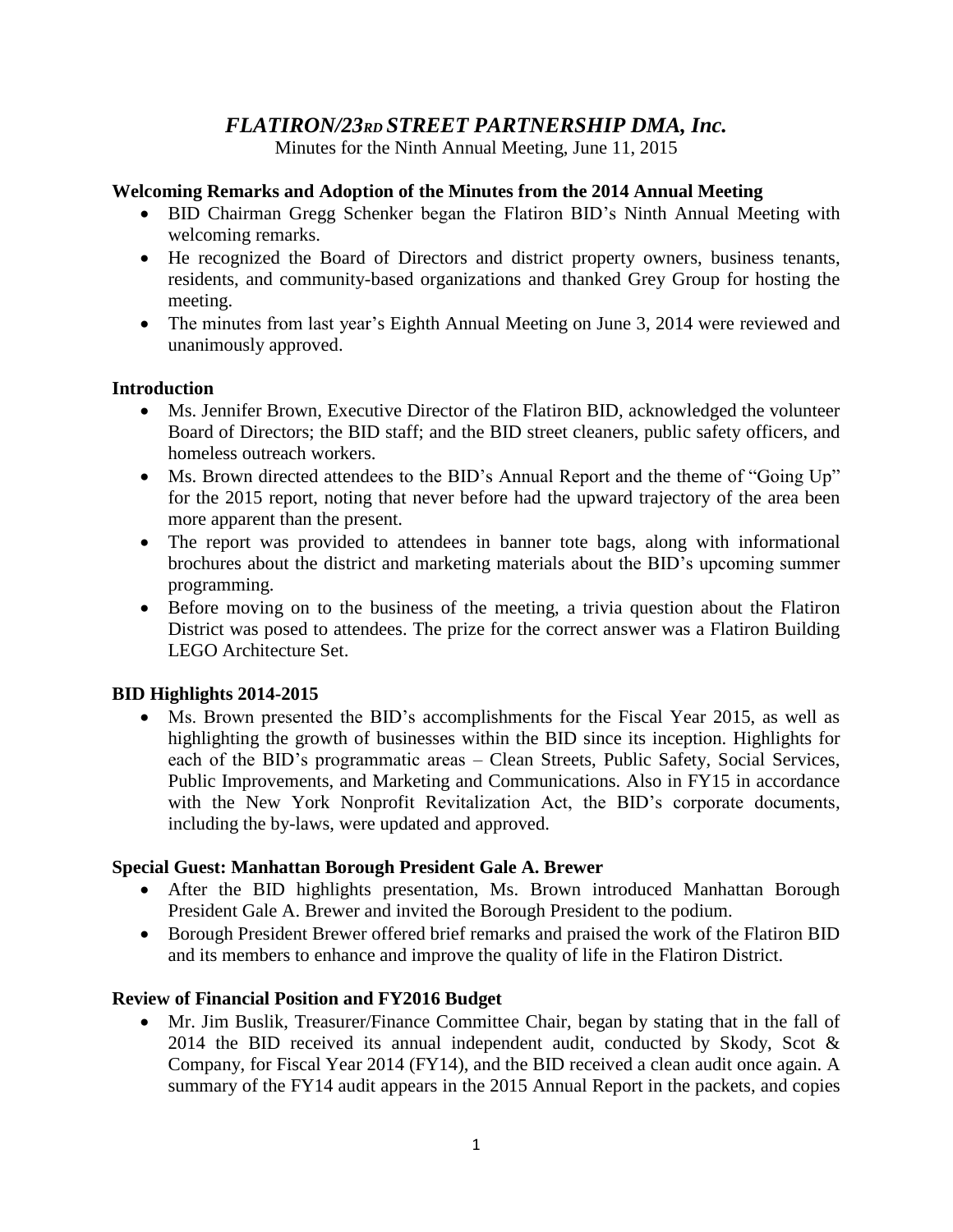of the full audit are available upon request at any time at the BID office or on the BID's website.

- Mr. Buslik then reviewed the BID's FY16 approved budget which was approved by the BID Board of Directors at the full board meeting on April  $2<sup>nd</sup>$ . For FY16, the BID's assessment is projected at \$2.2 million, with total revenue being reflected at \$2.875 million, to include sponsorship revenue, Public Plaza income, and interest. Total expenses are projected at \$2.875 million, for a balanced budget.
- Mr. Buslik reported that sanitation remains the largest programmatic expense at \$871,000 or 35.5% of the program expenses. An increase in this program expense reflects an increase in wages for workers and supervisors, as well as service enhancements. The public safety program accounts for 14%, and marketing for 19.4%, which includes the annual holiday program. The public improvement program accounts for 24.3%, which includes ongoing management and maintenance of the Public Plazas and district-wide beautification efforts such as hanging flower baskets, the Park Avenue South Median malls and the tree pit guards and plantings. The social service program, at \$72,500, will continue the FY15 service model of five shifts per week.
- Mr. Buslik noted that the FY16 budget contains a \$25,000 contingency, which was approved earlier in the year to cover any expenses associated with a potential office move or increase in rent, pending the end of the BID's current office lease.
- Mr. Buslik indicated that the operating reserve will be maintained at no less than \$600,000 and the remainder has been set aside for ongoing public improvements and the implementation of the master plan.

# **Special Presentation: Keats Myer, Executive Director of Madison Square Park Conservancy**

 Ms. Keats Myer, Executive Director of Madison Square Park Conservancy provided attendees with a brief update about the Conservancy's ongoing work in the Park.

# **Nominations and Election of Directors**

- Mr. Rick Locker, Chairman of the BID Nominating Committee and Secretary of the Board, stated that this year the BID is nominating for re-election the Class A, Class B, and Class C members of the board whose terms expire, as well as adding several new board members. There is no renewal term this year for Class E and therefore there will be no vote on that Class of membership.
- The new Class A member nominated was Two Trees Management Co. Jed Walentas, with Daniel Conlon as the alternate. Also in Class A, two companies which have served on the board for a number of years have appointed new representatives; Colliers International represented by Michael Cohen, with Andrew Roos as the alternate and Rockrose Development Corporation represented by Paul Januszewski.
- The new Class B member nominated was Shake Shack represented by Alexandra Valdes-Fauli. Shake Shack replaced the board seat that had been held for many years by Union Square Hospitality Group. Bios of these individuals who were nominated as new board members were included in packets.
- Meeting attendees eligible to vote were given color-coded cards indicating their class of membership.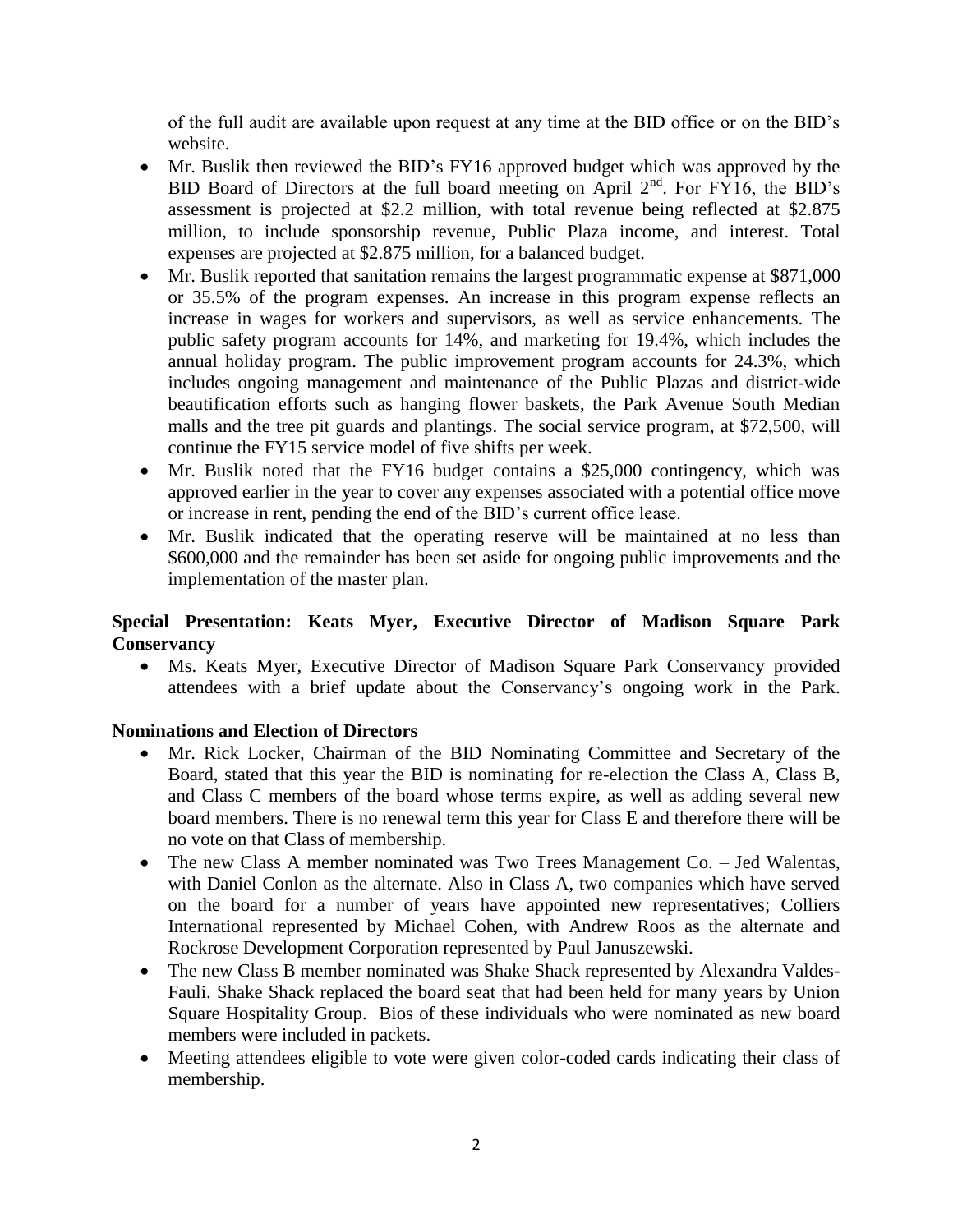*The Class A slate was unanimously approved with twenty-one (21) votes. The Class B slate was unanimously approved with twelve (12) votes. The Class C slate was unanimously approved with five (5) votes.*

# **Keynote Speaker: Fred Dixon, CEO of NYC & Company**

- Ms. Brown introduced Mr. Fred Dixon, CEO of NYC & Company, New York City's official marketing, tourism, and partnership agency.
- Mr. Dixon spoke about the importance of the tourism industry in the Flatiron District, as well as New York City as a whole.

# **Presentation of 2015 Awards**

- Ms. Brown presented the Outstanding Service Award to Michel Melendez of the BID's Public Safety Team and Momar Diagne of the BID's Clean Streets Team for their ongoing work to serve the neighborhood.
- Ms. Brown presented the Greening the District Award to Con Edison, Meringoff Properties, the NoMad Hotel, and Tiffany & Co. for their ongoing contributions to make the Flatiron BID a model of beautiful urban space.
- Ms. Brown invited Mr. Schenker to present the Chairman's Award.
- Mr. Schenker presented the Chairman's Award to Mr. Farrell Virga of Meringoff Properties for his role as Vice-Chairman of the BID's Board of Directors and member of the Executive Board, as well as member of the Nominating Committee, Finance Committee, and Streetscape and Capital Projects Committee.
- Ms. Brown presented the Partnership Award to 13 businesses and property owners who worked with the BID to implement Flatiron's NYC EDC Wireless Corridor. Honorees include ABS Partners Real Estate, Adams & Co., Alan Tanksley, Inc., Argo Tea, Flatiron Green Café, ilili BOX, L&L Holding, Marimekko, Newmark Grubb Knight Frank, Pentagram, SL Green, Two Trees Management Co., and Walter & Samuels.

# **Questions/Closing Remarks**

- Before closing remarks, another trivia question was posed to the attendees. The prize for the correct answer was a Flatiron Building LEGO Architecture Set.
- There were no questions.

# **Adjournment**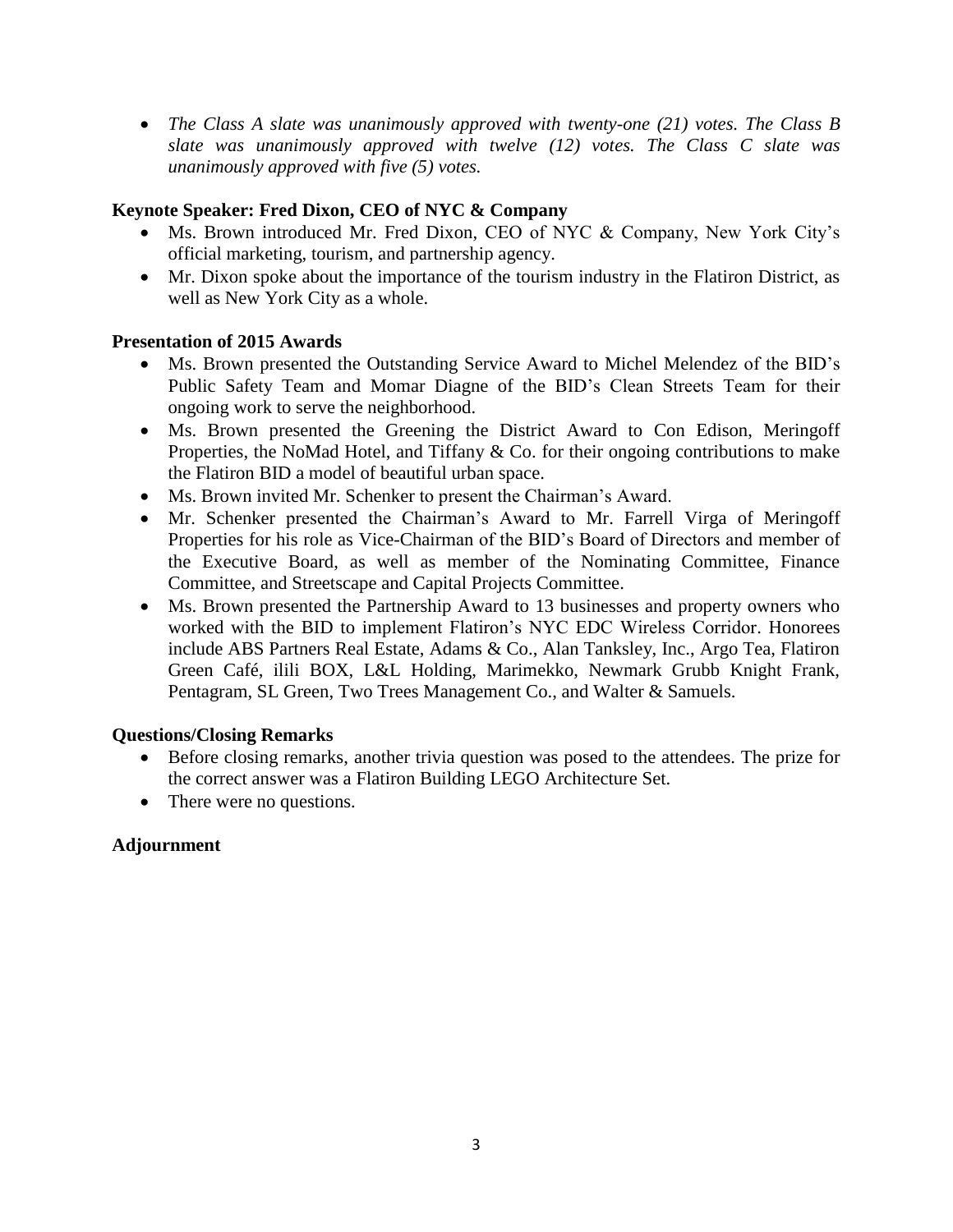# *Present at the Ninth Annual Meeting of the Flatiron/23rd Street Partnership*

| Richard Aibel                | Daniel Cilmi           | Alan Friedman           |
|------------------------------|------------------------|-------------------------|
| Marty Algaze                 | Katharine Cobb         | Peter Garabedian        |
| <b>Esther Altaras-Meyers</b> | Michael Cohen          | Liz Gilbert             |
| Earle Altman                 | Daniel Conlon          | David Goldberg          |
| Mary Anderson-Gallagher      | <b>Tom Cook</b>        | Anita Golden            |
| <b>Charles Artaud</b>        | <b>Brendan Cremins</b> | Herb Gonzalez           |
| Dr. Melva Baker              | <b>Stefan Dainard</b>  | Sergio Gonzalez         |
| <b>Todd Beckwith</b>         | Jonathan Davis         | <b>Grant Greenspan</b>  |
| Benny Ben-Brika              | Patrick DeSimone       | Arleen Gunzburg         |
| Alycia Benjamin-Peebles      | <b>Momar Diagne</b>    | William Guy             |
| Miriam Berman                | James Dill             | Robert Hadi             |
| Jaclyn Bernstein             | Fred Dixon             | <b>Arlene Harrison</b>  |
| Monica Blum                  | Ray Dorrian            | Sharon Hart             |
| Gale A. Brewer               | <b>Baldev Duggal</b>   | <b>Bonnie Hecht</b>     |
| Jennifer Brown               | Gail Duke              | Sandy Hecker            |
| Laurie Burns                 | Chris Eddy             | Chris Heywood           |
| James Buslik                 | Lois Eida              | Lizzie Honan            |
| Laetita Butler               | Deb Fain               | <b>Steven Hornstock</b> |
| Deborah Buyer                | Jennifer Falk          | Philip Huang            |
| <b>Susana Caceres</b>        | Joan Fields            | Dawn Jackson            |
| Patrick Cammack              | Robert Finkelstein     | Paul Januszewski        |
| Roberto Camacho              | <b>Steve Forest</b>    | <b>Iris Kass</b>        |
| Carin Cardone                | <b>Gail Fox</b>        | Robert Kempner          |
| Nancy Cho                    | Valerie Foy            | <b>Scott Kimmins</b>    |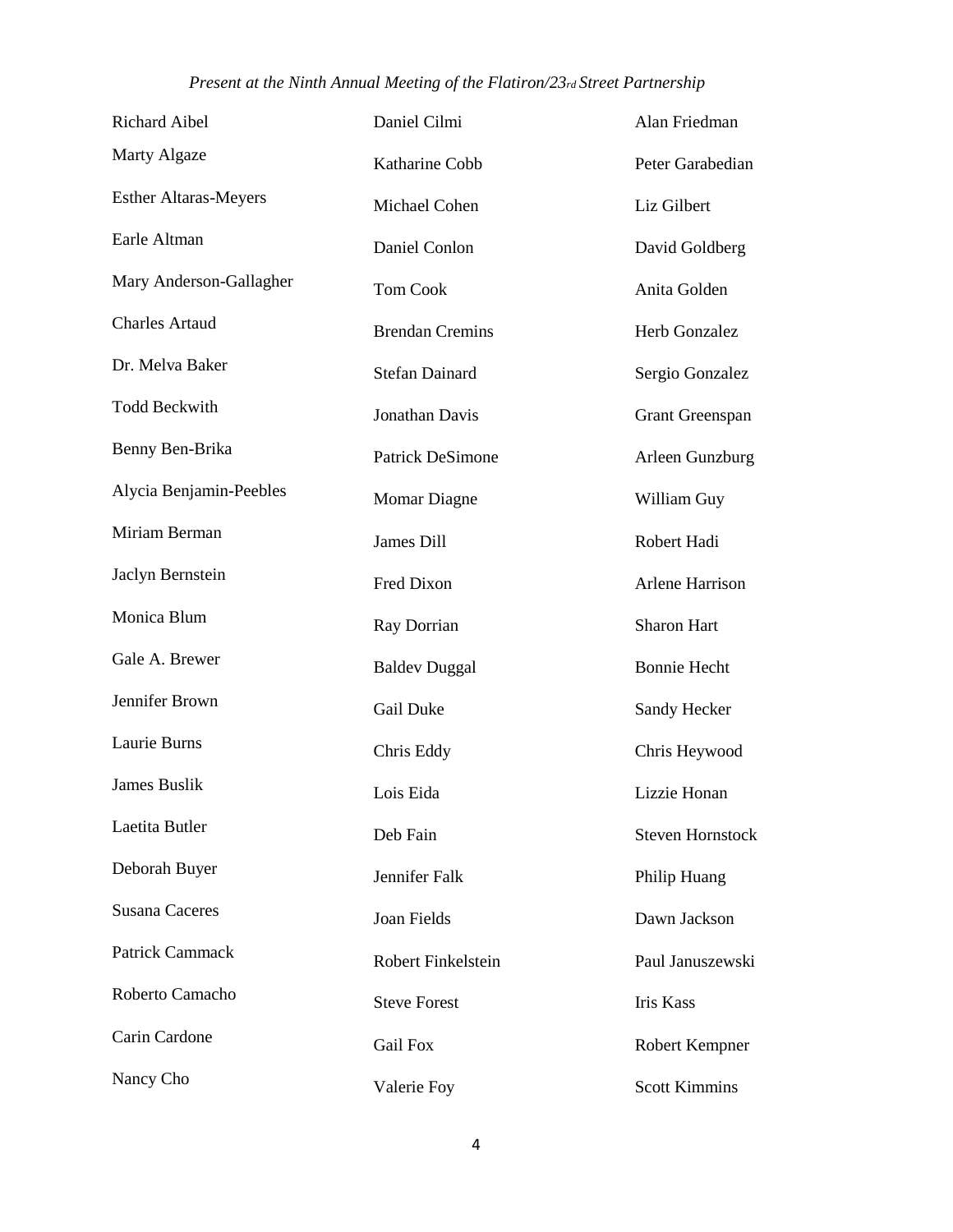# *Present at the Ninth Annual Meeting of the Flatiron/23rd Street Partnership*

| Rachel Klein             | Dianna Mounsey         | Martin Schmid          |
|--------------------------|------------------------|------------------------|
| <b>Jason Kling</b>       | <b>Marsha Mowers</b>   | Lauren Schram          |
| Jane Kojima              | Keats Myer             | Aaron Schwartz         |
| <b>Brian Krebs</b>       | Amy Nasirdinova        | <b>Myles Schwartz</b>  |
| Jay Kreisburg            | <b>Audrey Novoa</b>    | Jane Gural-Senders     |
| <b>Charlotte Laffler</b> | <b>Colleen Nugent</b>  | <b>Scott Shafer</b>    |
| Tim Laughlin             | Zhiyin Pan             | Eric Shapiro           |
| Matthew Leonardi         | <b>Kyle Parsons</b>    | Tod Shapiro            |
| Andre Lewis              | Denise Penizzotto      | Kris Shetty            |
| Keith Lipstein           | <b>Betty Perlish</b>   | E. M. Siegel           |
| Frederick Locker         | James Petrie           | <b>Robert Siegel</b>   |
| Perry Mallas             | John Petterson         | Erica Silberman        |
| Heather Mangrum          | Janice Plumer          | Sheldon Silberstein    |
| Dana Martens             | Linda Porto            | Jacqui Simmons         |
| Alex Massoud             | Natalie Raben          | Jeffrey Simmons        |
| Philippe Massoud         | Yolanda Ragland        | Coleman Skeeter        |
| William Mattiello        | <b>Abinand Rangesh</b> | Fran Smyth             |
| Mark Maynard-Parisi      | Maxime Reimeringer     | Julie Sophonpanich     |
| <b>Blair McBride</b>     | Paul Romaine           | <b>Michael Stanat</b>  |
| Sabrina McFarland        | Joseph B. Rose         | <b>Robert Stepanek</b> |
| Michel Melendez          | Craig Rosenthal        | Eric Stogner           |
| Ralph Memoli             | Medina Sadiq           | Diana Stuart           |
| <b>Tarek Moaz</b>        | Erica Sais             | Alan Tanksley          |
| Samantha Modell          | Gregg Schenker         | Thomas Tarantola       |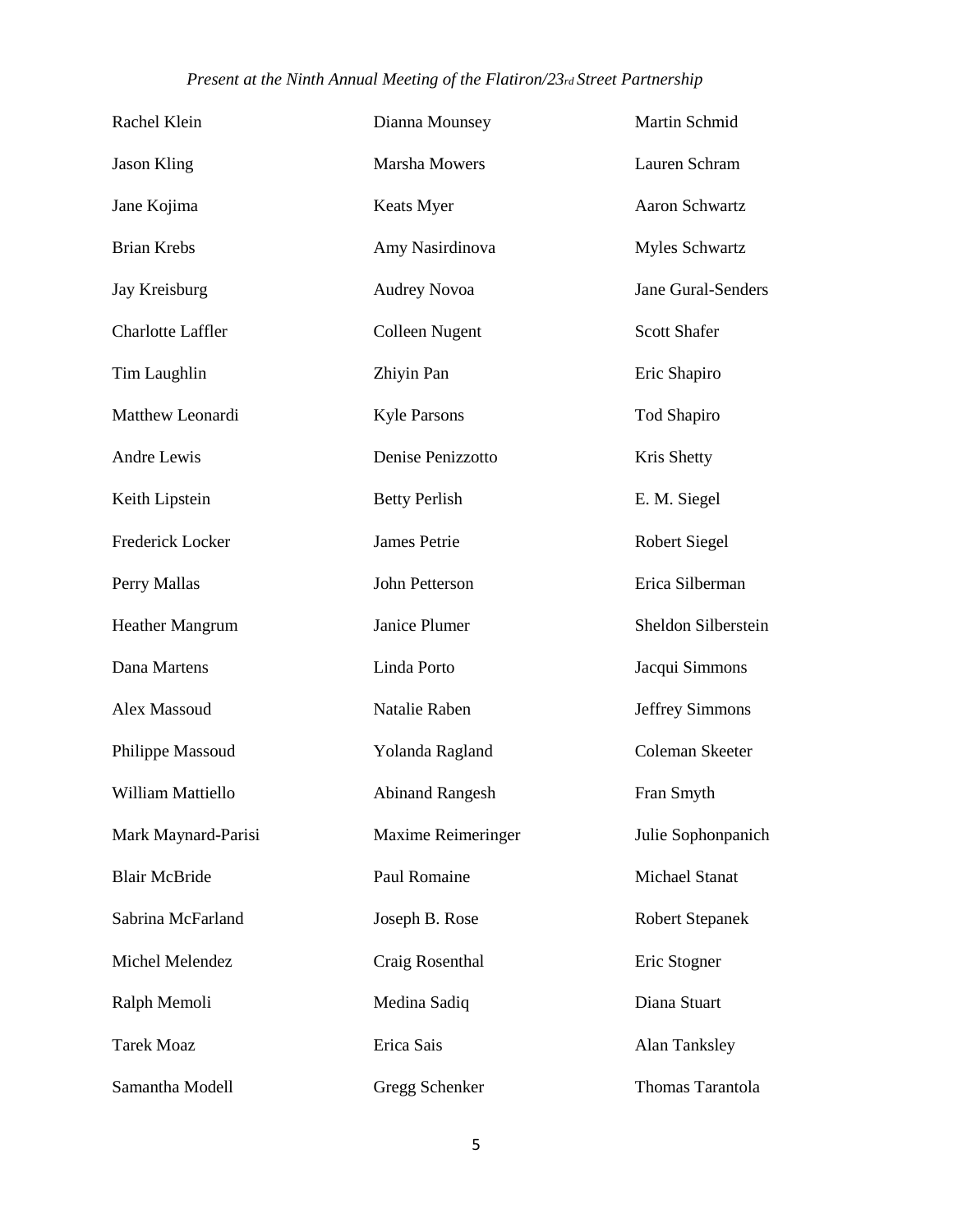# *Present at the Ninth Annual Meeting of the Flatiron/23rd Street Partnership*

| Channa Taub     | Renee Typaldos         | Joann Wasserman    |
|-----------------|------------------------|--------------------|
| Seth Taylor     | Alexandra Valdez-Fauli | Peter Weiss        |
| Delphi Tinkham  | Michael Vallejos       | Jane M. Woodbridge |
| Maura Tobias    | Farrell Virga          | Alicia Zanelli     |
| Shien-ru Tsao   | Ben Waller             | Paul Zangrilli     |
| Steven Tuozzolo | Matt Walter            |                    |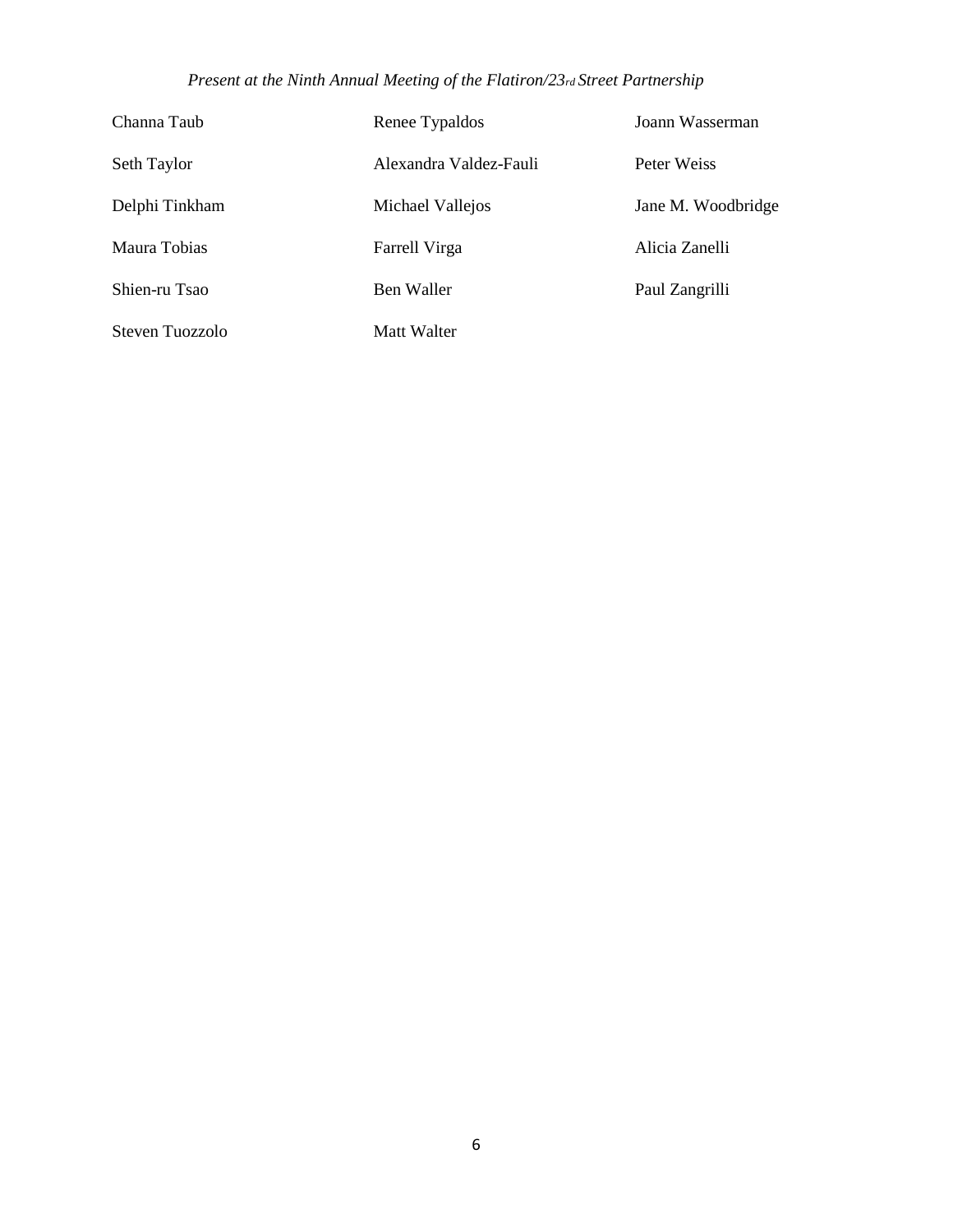### **Flatiron/23rd Street Partnership**

### **Fiscal Year 2017 Approved Budget**

**July 1, 2016 - June 30, 2017**

|                                      | Admin. | Marketing | Public<br>Safety | Sanitation | Social<br>Services | Public<br>Improve. | <b>FY17</b><br><b>Budget</b><br><b>Total</b> | <b>FY16</b><br><b>Budget</b><br><b>Total</b> |
|--------------------------------------|--------|-----------|------------------|------------|--------------------|--------------------|----------------------------------------------|----------------------------------------------|
| Assessment revenue                   |        |           |                  |            |                    |                    | 2,200,000                                    | 2,200,000                                    |
| Contributions                        |        | 225,000   | 15,000           | 5,000      |                    | 580,000            | 825,000                                      | 670,000                                      |
| Interest income                      |        |           |                  |            |                    |                    | 5,000                                        | 5,000                                        |
| <b>Total revenue</b>                 |        |           |                  |            |                    |                    | 3,030,000                                    | 2,875,000                                    |
| Program Expenses:<br>Personnel costs |        |           |                  |            |                    |                    |                                              |                                              |
| Total salaries and payroll taxes     | 66,216 | 175,260   | 65,369           | 65,413     | 34,875             | 180,665            | 587,798                                      | 560,072                                      |
| Health & other benefits              | 9,252  | 20,026    | 4,468            | 4,468      | 3,246              | 20,203             | 61,663                                       | 60,061                                       |
| Total personnel costs                | 75,468 | 195,286   | 69,837           | 69,881     | 38,121             | 200,868            | 649,461                                      | 620,133                                      |
| Direct expenses                      |        |           |                  |            |                    |                    |                                              |                                              |
| Outside contractors                  | 5,000  | 90,000    | 320,000          | 875,000    | 70,000             | 442,000            | 1,802,000                                    | 1,691,000                                    |
| Program equipment                    |        |           | 5,000            | 20,000     |                    | 8,000              | 33,000                                       | 46,867                                       |
| Program supplies                     |        | 45,000    |                  | 2,000      | 1,500              | 5,000              | 53,500                                       | 59,500                                       |
| <b>Tree Pits</b>                     |        |           |                  |            |                    | 5,000              | 5,000                                        | 10,000                                       |
| Project expenses                     |        | 211,500   |                  |            | 500                | 15,039             | 227,039                                      | 227,500                                      |
| Total direct expenses                | 5,000  | 346,500   | 325,000          | 897,000    | 72,000             | 475,039            | 2,120,539                                    | 2,034,867                                    |
| Total program expenses               | 80,468 | 541,786   | 394,837          | 966,881    | 110,121            | 675,907            | 2,770,000                                    | 2,655,000                                    |
|                                      | 2.9%   | 19.6%     | 14.3%            | 34.9%      | 4.0%               | 24.4%              | 100.00%                                      |                                              |
| Total general operating              |        |           |                  |            |                    |                    | 250,000                                      | 220,000                                      |
| <b>Total expenses</b>                |        |           |                  |            |                    |                    | 3,020,000                                    | 2,875,000                                    |
| Contingency                          |        |           |                  |            |                    |                    | 10,000                                       | 25,000                                       |
| Excess revenues over expenses        |        |           |                  |            |                    |                    | $\mathbf 0$                                  | 25,000                                       |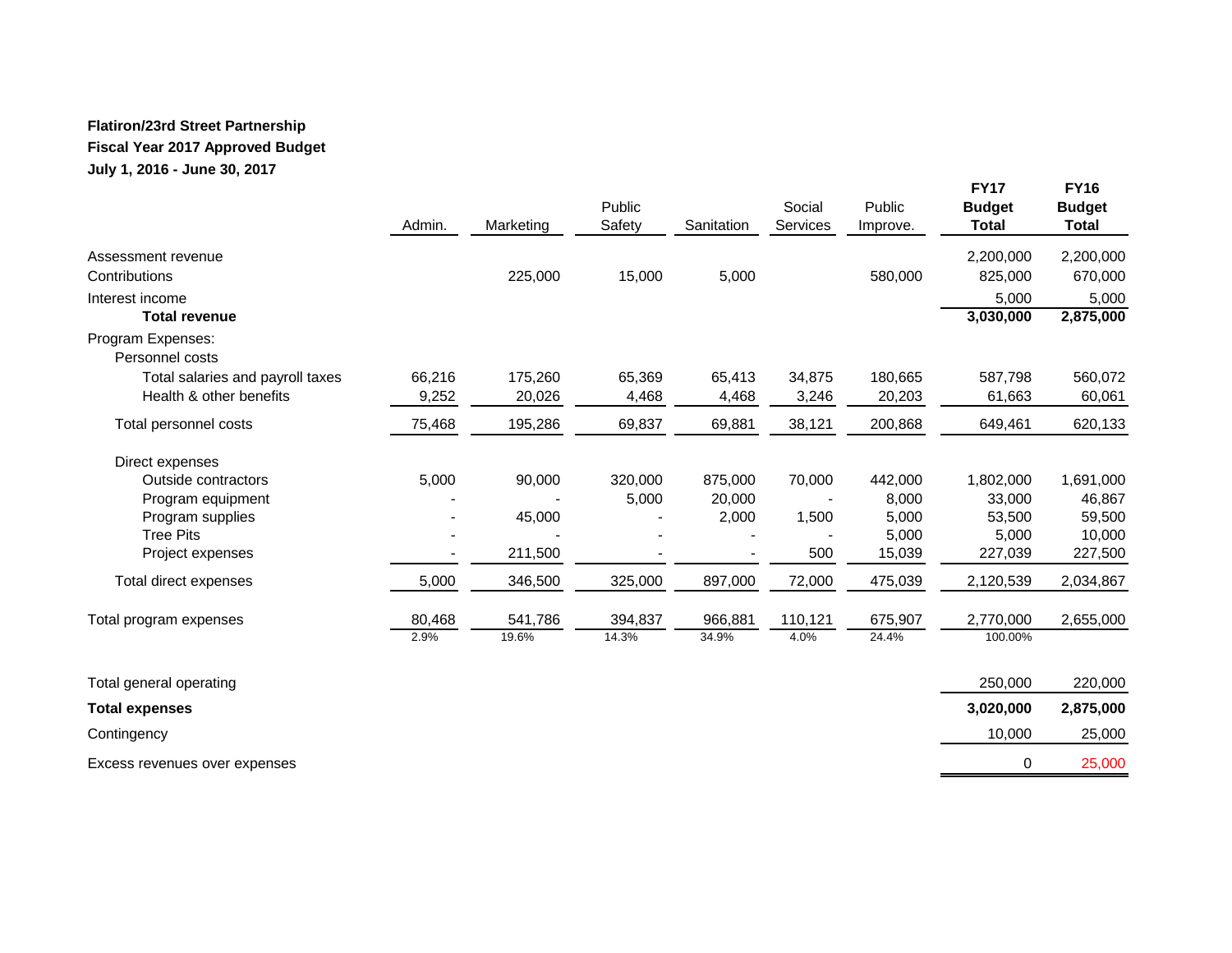

# **Board of Directors – Full List**

| <b>Member</b>                                                                                            | Term Expires* |
|----------------------------------------------------------------------------------------------------------|---------------|
| Class $A(A.1$ commercial/mixed use property owners/A.2 residential owners – no less than 7)              |               |
|                                                                                                          |               |
| A.1 (commercial/mixed use property owners)<br>Laurie Burns, Rudin Management/Forty One Madison           | 2016          |
| James Buslik, Adams & Company Real Estate                                                                | 2016          |
| Michael Cohen/Andrew Roos, Colliers International                                                        | 2017          |
| Tom Cook, ATCO Properties                                                                                | 2017          |
| Jim Dill, Housing & Services, Inc.                                                                       | 2017          |
| Gail Duke, New York Life Insurance Company                                                               | 2017          |
| <b>Grant Greenspan/Michael Kaufman, Kaufman Organization</b>                                             | 2016          |
| Paul Januszewski, Rockrose Development Corp.                                                             | 2016          |
| Leslie Spira Lopez, Kew Management                                                                       | **            |
| <b>Meredith Morgan, The NoMad Hotel</b>                                                                  | 2016          |
| Gregg Schenker, ABS Partners Real Estate                                                                 | 2017          |
| <b>Jane Gural Senders, Newmark Grubb Knight Frank</b>                                                    | 2016          |
| <b>Farrell Virga/Jason Vacker, Meringoff Properties</b>                                                  | 2016          |
| Jed Walentas/Daniel Conlon, Two Trees Management Co.                                                     | 2017          |
|                                                                                                          | $***$         |
| Simon Wasserberger/Kelly Zagrod, L&L Holding Company                                                     |               |
| Peter Weiss, Walter & Samuels                                                                            | 2017          |
| A.2 (residential condominium owners)                                                                     |               |
| <b>Nicholas Athanail, The Stanford Condominium</b>                                                       | 2016          |
| <b>Class B</b> (commercial tenants – no less than 1)                                                     |               |
| Lois Eida, Lois Lane Travel                                                                              | 2017          |
| Bob Hayes, The Estée Lauder Companies Inc.                                                               | **            |
| Frederick Locker, Locker Greenberg & Brainin                                                             | 2017          |
| John Petterson, Tiffany & Co.                                                                            | 2016          |
| Sarah Tilton/Julia Sigel, General Assembly                                                               | 2016          |
| Alexandra Valdes-Fauli, Shake Shack                                                                      | 2017          |
| Andrew Weber/Paul Sleven, Macmillan                                                                      | 2016          |
|                                                                                                          |               |
| <b>Class C</b> (residential tenants – no less than 1)                                                    |               |
| Joseph B. Rose                                                                                           | 2017          |
| <b>Class D</b> ( <i>public representatives</i> )                                                         |               |
| Honorable Bill de Blasio, Mayor of the City of New York (represented by Gregg Bishop,                    |               |
| <b>Commissioner, Department of Small Business Services)</b>                                              |               |
| Honorable Gale Brewer, Manhattan Borough President                                                       |               |
| Honorable Scott Stringer, New York City Comptroller                                                      |               |
| Honorable Melissa Mark-Viverito, Speaker of the New York City Council                                    |               |
|                                                                                                          |               |
| <b>Class E</b> (community boards and non-profit organizations – up to 3 in addition to community boards) |               |
| Community Board 4                                                                                        |               |
| Community Board 5                                                                                        |               |
|                                                                                                          |               |

Community Board 6 **Katharine Cobb, Baruch College 2016**

*\*Terms are 2 years in length \*\*Proposed Board Addition - 2016 Annual Meeting*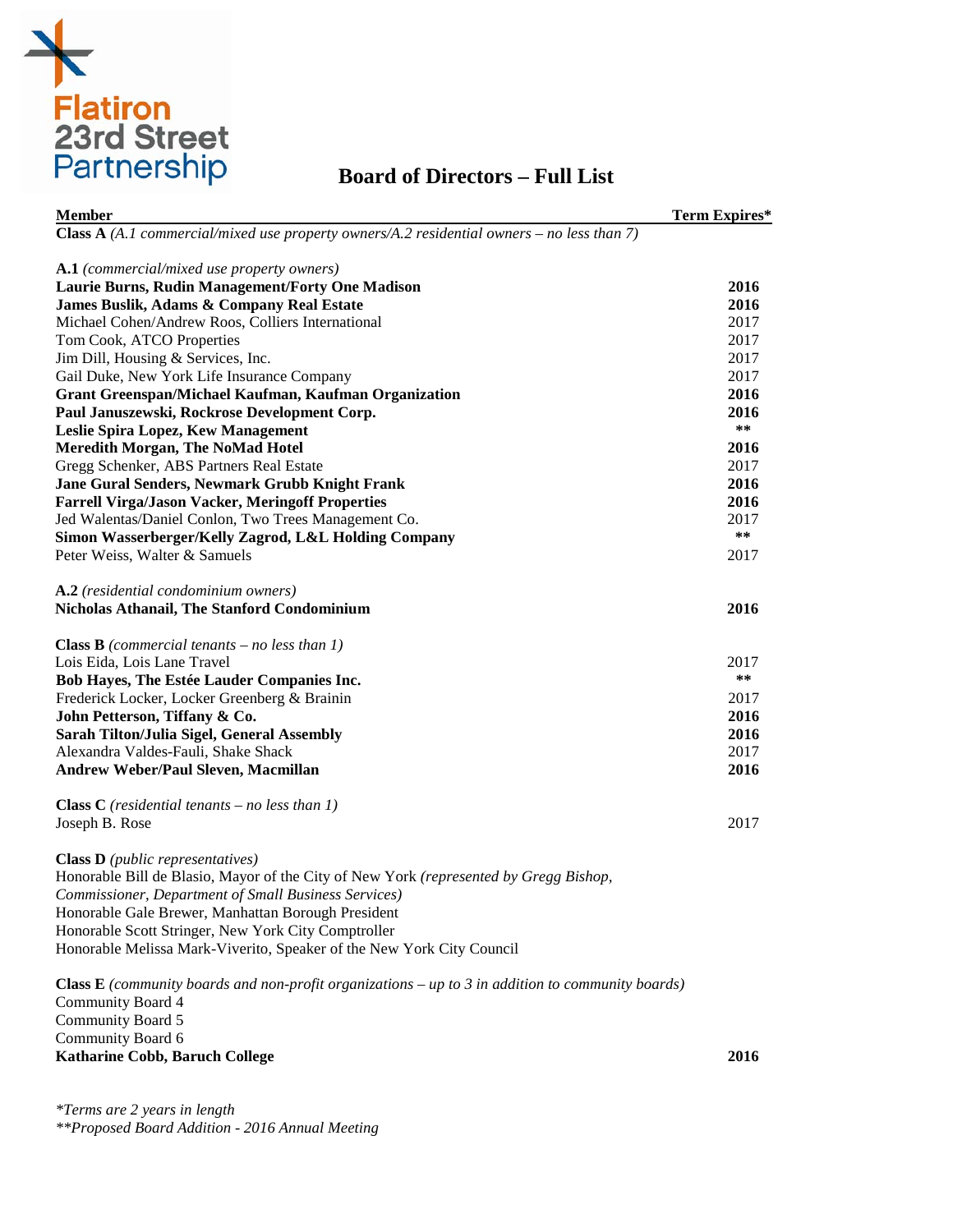# **Election of Directors for 2016 Annual Meeting**

| <b>Member</b>                                                                                     | <b>New Term Expires*</b> |
|---------------------------------------------------------------------------------------------------|--------------------------|
| <b>Class A</b> (A.1 commercial/mixed use property owners/A.2 residential owners – no less than 7) |                          |
| <b>A.1</b> (commercial/mixed use property owners)                                                 |                          |
| Laurie Burns, Rudin Management/Forty One Madison                                                  | 2018                     |
| <b>James Buslik, Adams &amp; Company Real Estate</b>                                              | 2018                     |
| <b>Grant Greenspan/Michael Kaufman, Kaufman Organization</b>                                      | 2018                     |
| Paul Januszewski, Rockrose Development Corp.                                                      | 2018                     |
| Leslie Spira Lopez, Kew Management                                                                | 2018                     |
| <b>Meredith Morgan, The NoMad Hotel</b>                                                           | 2018                     |
| <b>Jane Gural Senders, Newmark Grubb Knight Frank</b>                                             | 2018                     |
| <b>Farrell Virga/Jason Vacker, Meringoff Properties</b>                                           | 2018                     |
| Simon Wasserberger/Kelly Zagrod, L&L Holding Company                                              | 2018                     |
| A.2 (residential condominium owners)                                                              |                          |
| <b>Nicholas Athanail, The Stanford Condominium</b>                                                | 2018                     |
| <b>Class B</b> (commercial tenants – no less than 1)                                              |                          |
| <b>Bob Hayes, The Estée Lauder Companies Inc.</b>                                                 | 2018                     |
| John Petterson, Tiffany & Co.                                                                     | 2018                     |
| <b>Sarah Tilton/Julia Sigel, General Assembly</b>                                                 | 2018                     |
| <b>Andrew Weber/Paul Sleven, Macmillan</b>                                                        | 2018                     |
|                                                                                                   |                          |

**Class E** *(community boards and non-profit organizations – up to 3 in addition to community boards)*  **Katharine Cobb, Baruch College 2018**

*\*Terms are 2 years in length* 

*\*\*New board member nominee; bios of each of the new board member nominees/alternates can be found in the meeting materials.*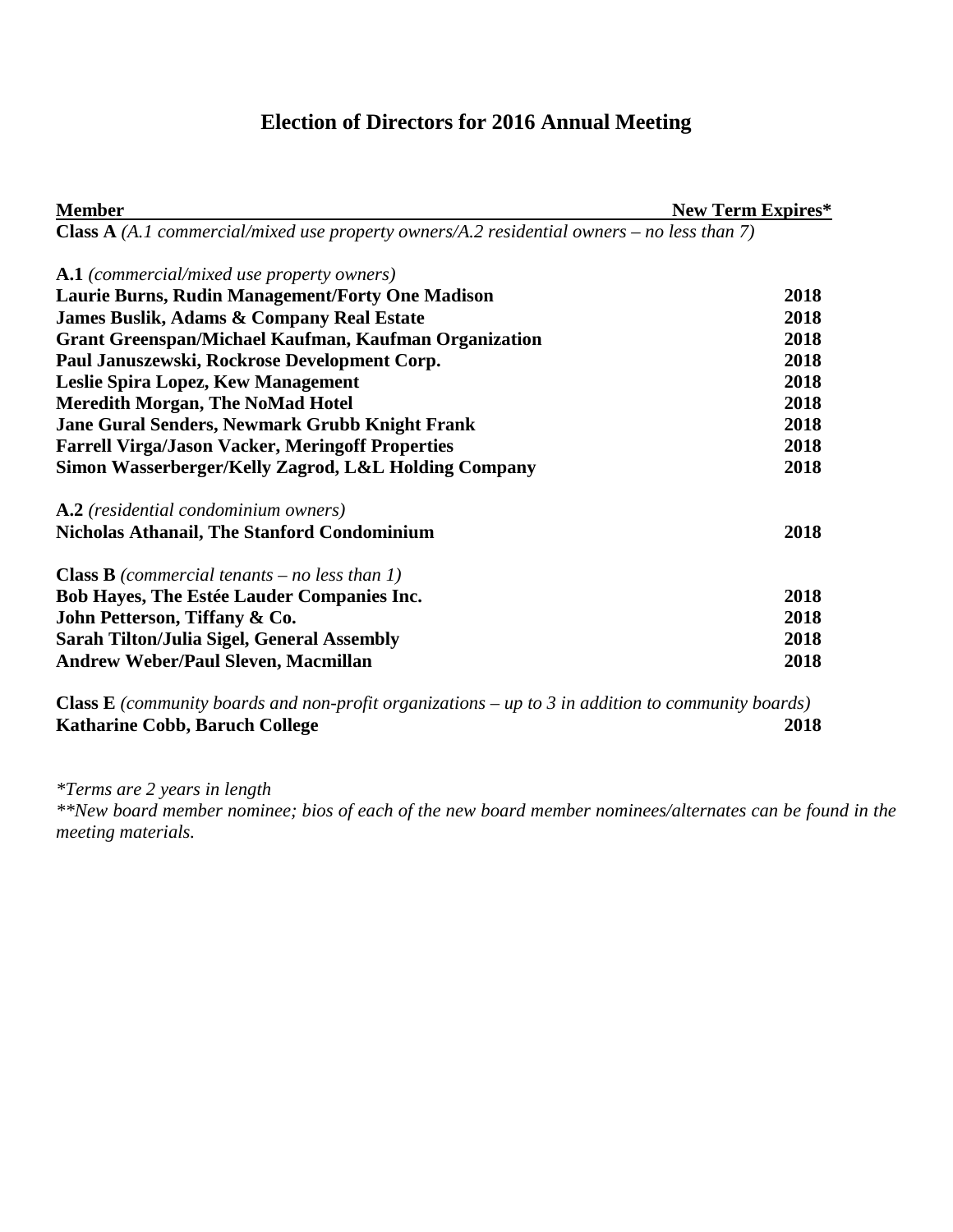

# **Board Nominee Bios 2016 Annual Meeting & Community Reception Tuesday, June 7, 2016**

# **Class A (Commercial/Mixed-Use Property Owners):**

### **Kew Management (***New Board of Directors Nominee)*

Kew Management offers commercial real estate — retail rentals, loft rentals, and office space rentals — primarily in Manhattan. Kew's flagship buildings, The Townsend (1123 Broadway) and St. James (1133 Broadway), are landmarks on Broadway. Renovated to their Golden Age elegance, they afford classic details, high-tech access, and comprehensive on-site business services centers.

### **Leslie Spira Lopez,** *President and CEO, Kew Management*

Leslie Spira Lopez is President and CEO of Kew Management. She has 35 years of management experience, including 30 years within the real estate industry. Ms. Spira Lopez began her career as Director of Software Development for Source Telecomputing, a pioneer of the online-services industry. She then joined Kew Management in 1987 as the Vice President of Leasing and Marketing. In 2001, she became President and CEO. Her extensive experience with every aspect of real estate management, knowledge of the New York market, negotiating skills, and creative ideas has brought Kew Management to a new level of performance.

Ms. Spira Lopez sits on the Board of Directors of Madison Square Park Conservancy and serves as Secretary. She also serves as Co-Chair of the New York Regional Cabinet of the University of Rochester and is a member of the Real Estate Board of New York (REBNY). A long-time resident of the area, Ms. Spira Lopez is active in many neighborhood and charity organizations; since 2008, she has focused on improving the neighborhood as a founding member and President of the NoMad Alliance. She received an MBA with a focus on Management from Columbia University and a BA in Mathematics from the University of Rochester.

### **L&L Holding Company** *(New Board of Directors Nominee)*

L&L Holding Company is a privately-held, vertically-integrated real estate company that owns and manages a 6+ million square-foot portfolio of Class A commercial office properties in New York City, including 200 Fifth Avenue and 315 Park Avenue South in the Flatiron BID. Founded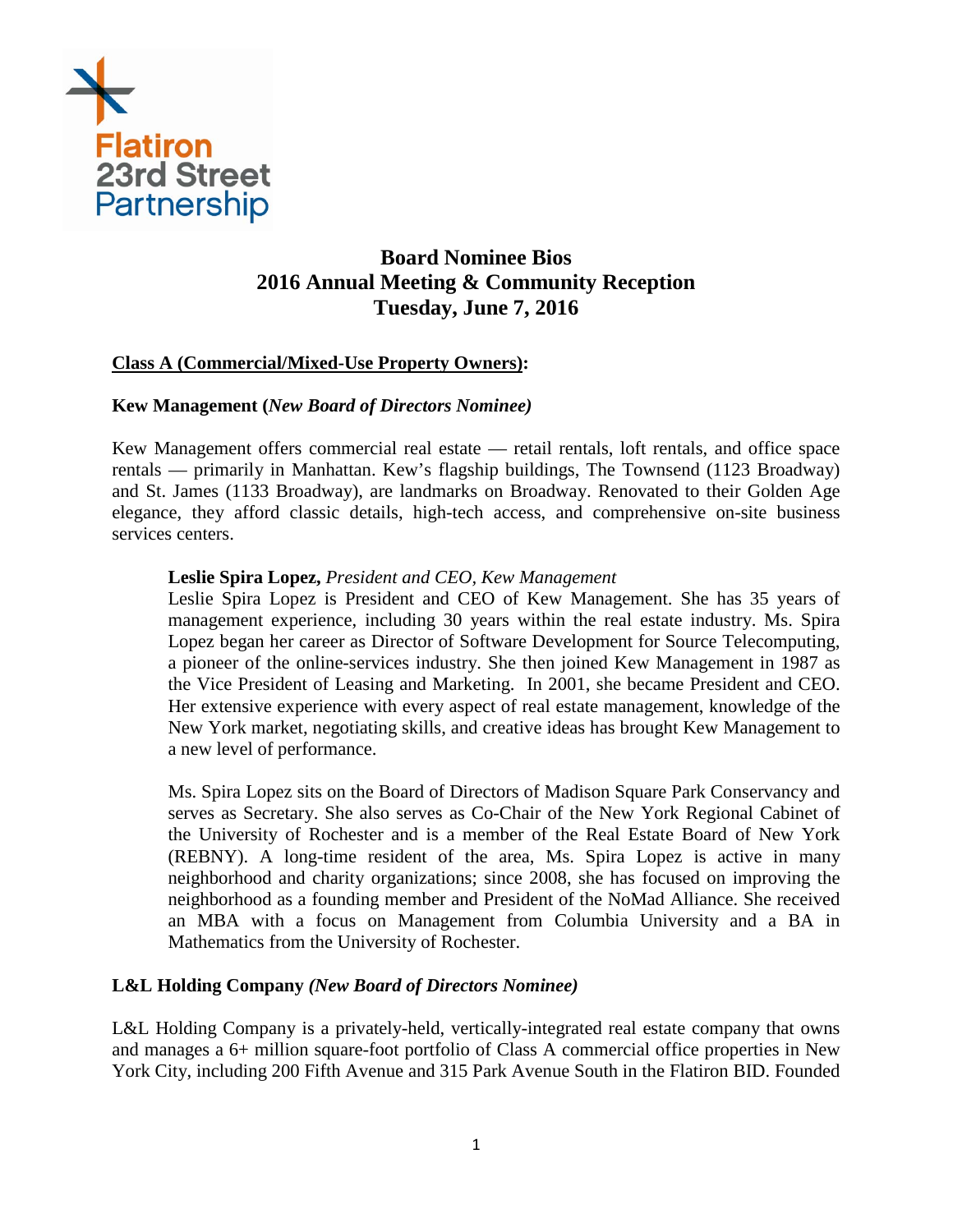in 2000 by David Levinson and Robert Lapidus, L&L has a track record of 26 acquisitions, \$5.4 billion in transactions, and a team of over 250 people.

### **Simon Wasserberger,** *Managing Director, L&L Holding Company*

During his years at CB Richard Ellis and Tishman Speyer Properties, Mr. Wasserberger led the leasing efforts for more than 16 million square feet of New York properties, including Rockefeller Center, The Empire State Building, 7 World Trade Center, and Eleven Times Square. His development experience includes ground-up projects at 222 East  $41<sup>st</sup>$  Street, the redevelopment of 300 Park Avenue—both in New York City—as well as One Metro Center in Washington D.C. He has negotiated over 1.8 million square feet's worth of leases in LEED Gold buildings.

Mr. Wasserberger is a trustee of the Lower East Side Tenement Museum and the Allen Stevenson School.

### **Kelly Zagrod (alternate),** *Marketing Coordinator, L&L Holding Company*

Ms. Zagrod provides project management and marketing support for L&L. She assists L&L's corporate marketing as well as the property-specific marketing for L&L's 6+ million square feet of office space.

Ms. Zagrod is a Virginia native and received a BA from Randolph Macon College.

### **Meringoff Properties** *(Board Member since 2007)*

### **Jason Vacker (alternate),** *Chief Operating Officer, Meringoff Properties*

Jason Vacker, Chief Operating Officer, is nominated to join the Board as the alternate for Meringoff Properties. He is responsible for managing property management, leasing, administration, construction, operations, and financial reporting. Previously, Mr. Vacker held the position of Executive Vice President and Director of Leasing. Prior to joining Meringoff Properties in 2008, Mr. Vacker was a commercial leasing broker at Newmark & Company, one of New York City's leading commercial real estate services firms.

A graduate of the Grainger School of Business at the University of Wisconsin-Madison, he received his BBA in Finance, Investment & Banking. Mr. Vacker is a licensed New York State Real Estate Salesperson, a member of REBNY, and a board member of Young Men's/Women's Real Estate Association of New York. He is actively involved in PENCIL, mentoring New York City public school students.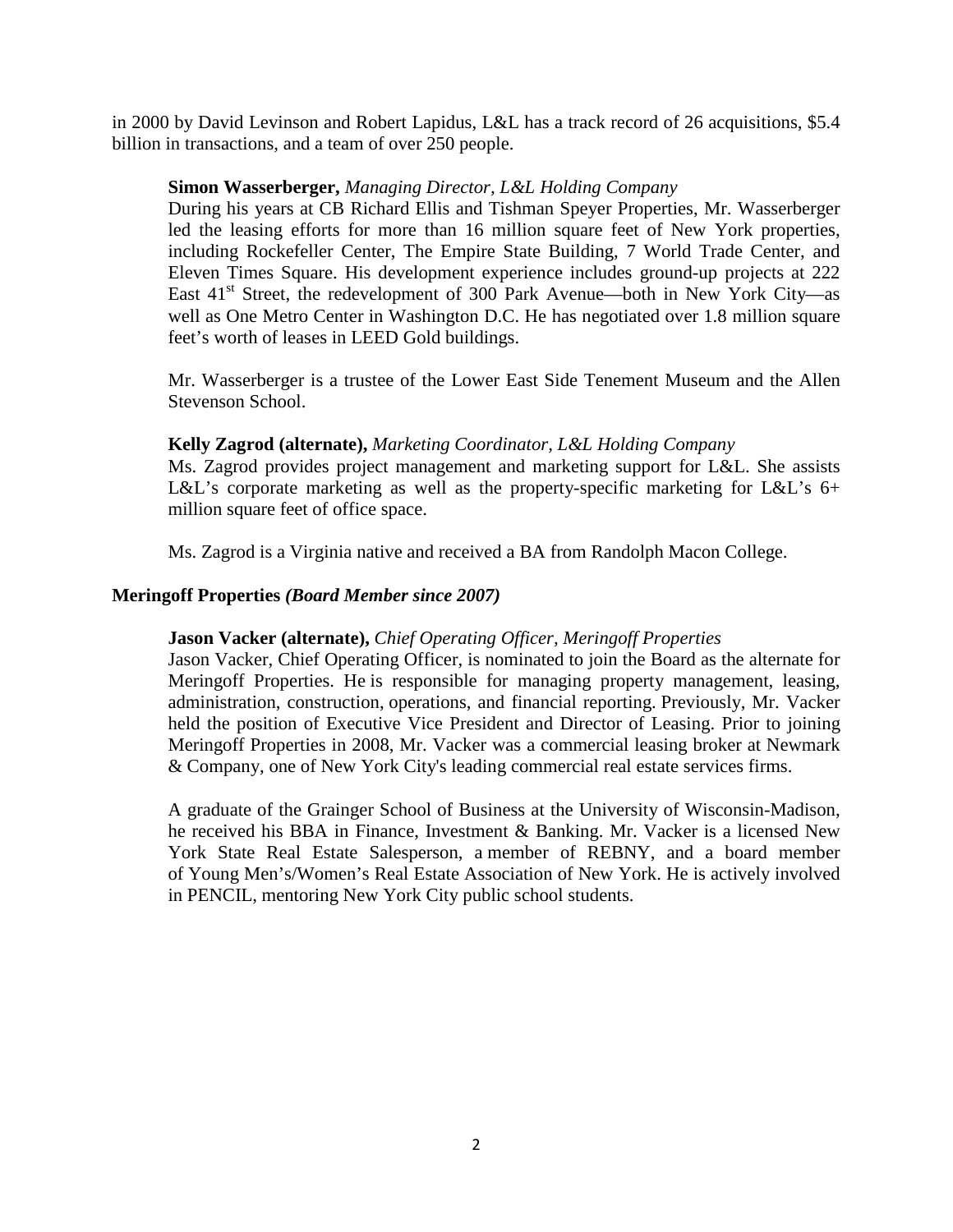### **Class B (Commercial Tenant):**

### **The Estée Lauder Companies Inc. (***New Board of Directors Nominee***)**

Founded in 1946 by Mrs. Estée Lauder, The Estée Lauder Companies Inc. is one of the world's leading manufacturers and marketers of skin care, makeup, fragrance, and hair care products. For fiscal 2015, net sales were \$10.78 billion and net earnings were \$1.1 billion. Globally, there are approximately 44,000 full-time employees. Within the Flatiron District, The Estée Lauder Companies Inc. occupies 166,544 square feet of office space at 28 West 23<sup>rd</sup> Street and has two retail stores - Origins, at 175 Fifth Avenue, and M $\cdot$ A $\cdot$ C at 1 East 22<sup>nd</sup> Street.

### **Bob Hayes**, *Senior Vice President, Global Store Operations and Global Retail Channel Captain, The Estée Lauder Companies, Inc.*

Mr. Hayes has 40 years of experience with The Estée Lauder Companies Inc. In his current position, Mr. Hayes is responsible for providing best practices guidance on back office retail operations, as well as policies and procedures for company brands, geographies, and functions. In 2011, Mr. Hayes began working on the development of the company's "retail brain trust" focusing on retail innovations, trends, and building a retail business intelligence knowledge base. Prior to this, he held roles with Origins International, Bobbi Brown International, and Estée Lauder. Mr. Hayes began his career with The Estée Lauder Companies Inc. as a member of the International Operations Team based in New York.

#### **General Assembly** *(Board Member since 2014)*

#### **Sarah Tilton,** *Senior Regional Director, New York, General Assembly (GA)*

Sarah Tilton is being nominated to fill Jake Schwartz's seat on the Board. Ms. Tilton serves as Senior Regional Director of GA's flagship campus in New York City, where she oversees education and operations for  $100+$  faculty and staff and the 4,500 students they educate. Ms. Tilton was the third employee to be hired at GA; she joined the organization in 2011. Prior to her current role, Ms. Tilton oversaw GA's expansion into new markets (London, Sydney, Boston, San Francisco, and Los Angeles), and served as the Regional Director of GA's San Francisco and Los Angeles campuses from 2012- 2014.

Before joining GA, Ms. Tilton spent 4 years at a consulting firm that advised NYC-based non-profit organizations on their fundraising strategies. She began her career in operations management at Walt Disney World.

#### **Julia Sigel (alternate)**, *Director of Operations, New York, General Assembly (GA)*

Julia Sigel has been nominated to serve as the alternate for General Assembly. Ms. Sigel is Director of Operations for GA in New York City, where she oversees business operations, including marketing, partnerships, admissions, and outcomes. Prior to this role, Ms. Sigel served as Regional Director of GA's Boston operation, growing GA's awareness and footprint in the Boston metro area.